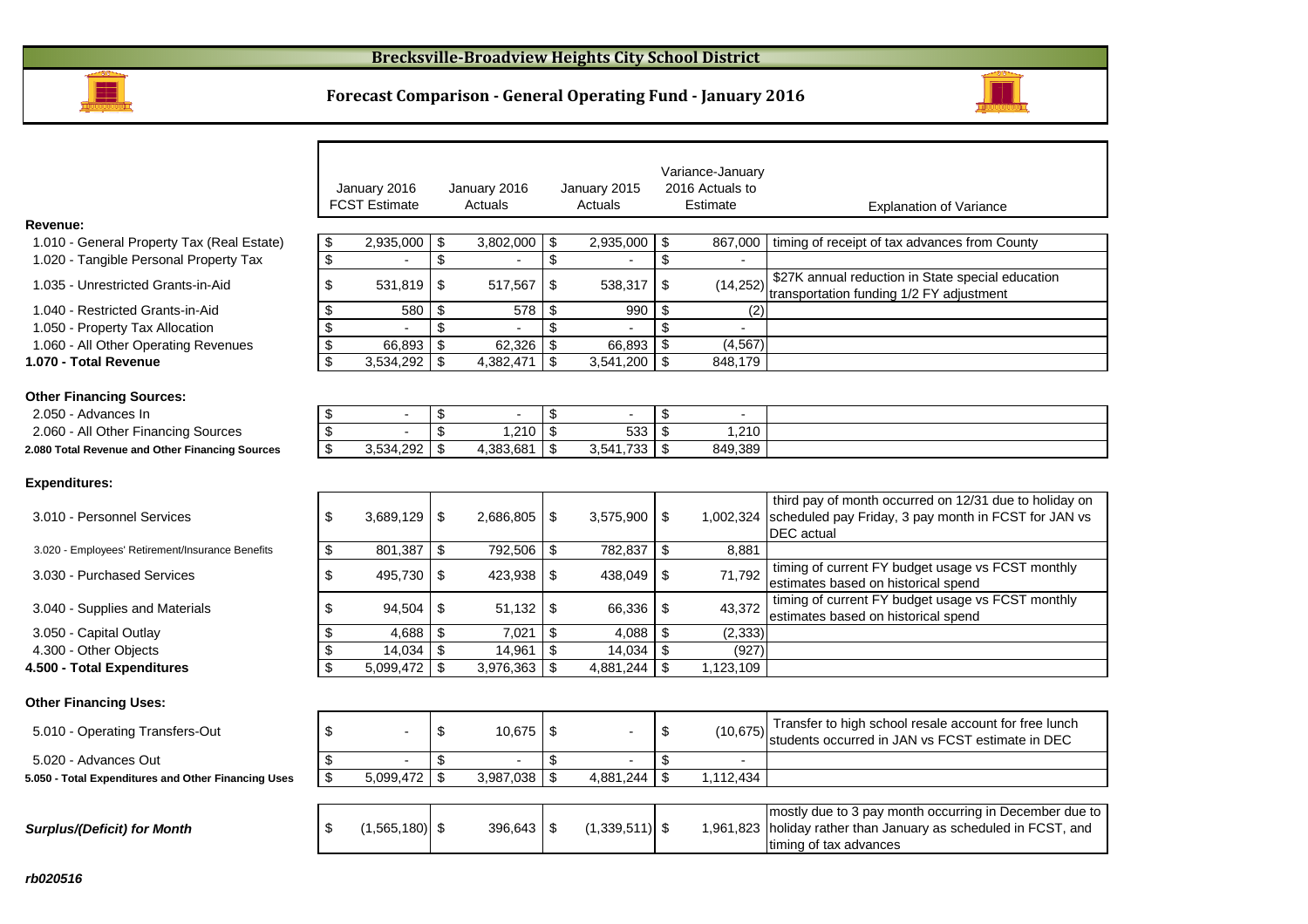#### **Brecksville-Broadview Heights City School District**





3.030 - Purchased Services 3.030 - 1 \$2,727,393 | \$  $\begin{array}{r|l}\n\text{688,216}\n\end{array}\n\quad \begin{array}{r|l}\n\text{575,149}\n\end{array}\n\quad \begin{array}{r}\n\text{677,735}\n\end{array}\n\quad \begin{array}{r}\n\text{575,149}\n\end{array}\n\quad \begin{array}{r}\n\text{677,735}\n\end{array}\n\quad \begin{array}{r}\n\text{575,149}\n\end{array}\n\quad \begin{array}{r}\n\text{677,735}\n\end{array}\n\quad \begin{array}{r}\n\text{575,149}\n$ 3.040 - Supplies and Materials **688,216** \$  $\begin{array}{|l|l|}\n 50,717 & \text{\$} \qquad & 77,641 & \text{\$} \qquad & 83,860 & \text{\$} \qquad & (26,924) & \text{simings of current FY budget usage vs FCST monthly} \\
\end{array}$  3.050 - Capital Outlayy | \$ 50,717 | \$ 77,641  $\begin{array}{r|l}\n\text{397,580}\n\end{array}\n\quad \begin{array}{r}\n\text{348,196}\n\end{array}\n\quad \begin{array}{r}\n\text{347,866}\n\end{array}\n\quad \begin{array}{r}\n\text{349,384}\n\quad \text{49,384}\n\quad \text{estimated based on historical spend}\n\end{array}$ 4.300 - Other Objects 397,580

**4.500 - Total Expendituress**  $\boxed{\$}$  26,582,663  $\boxed{\$}$  26,316,589  $\boxed{\$}$  26,475,425  $\boxed{\$}$  266,074

#### **Other Financing Uses:**

| 5.010 - Operating Transfers-Out                     | 300.325          | $308.310$ $\frac{9}{5}$ | 298.291                  |         | (7.985) increased annual contribution to CAPA |
|-----------------------------------------------------|------------------|-------------------------|--------------------------|---------|-----------------------------------------------|
| 5.020 - Advances Out                                | 40.000           | $40.000$ $\frac{1}{3}$  |                          |         |                                               |
| 5.050 - Total Expenditures and Other Financing Uses | 26.922.988       | 26.664.899              | 26.773.716   \$          | 258.089 |                                               |
|                                                     |                  |                         |                          |         |                                               |
| Surplus/(Deficit) FYTD                              | $(2.374.260)$ \$ | $(1,652,022)$ \$        | $(1.401.986)$ $\vert$ \$ | 722.238 |                                               |
|                                                     |                  |                         |                          |         |                                               |

**rb020516**

**Revenue:**

2.050 - Advances In

**Expenditures:**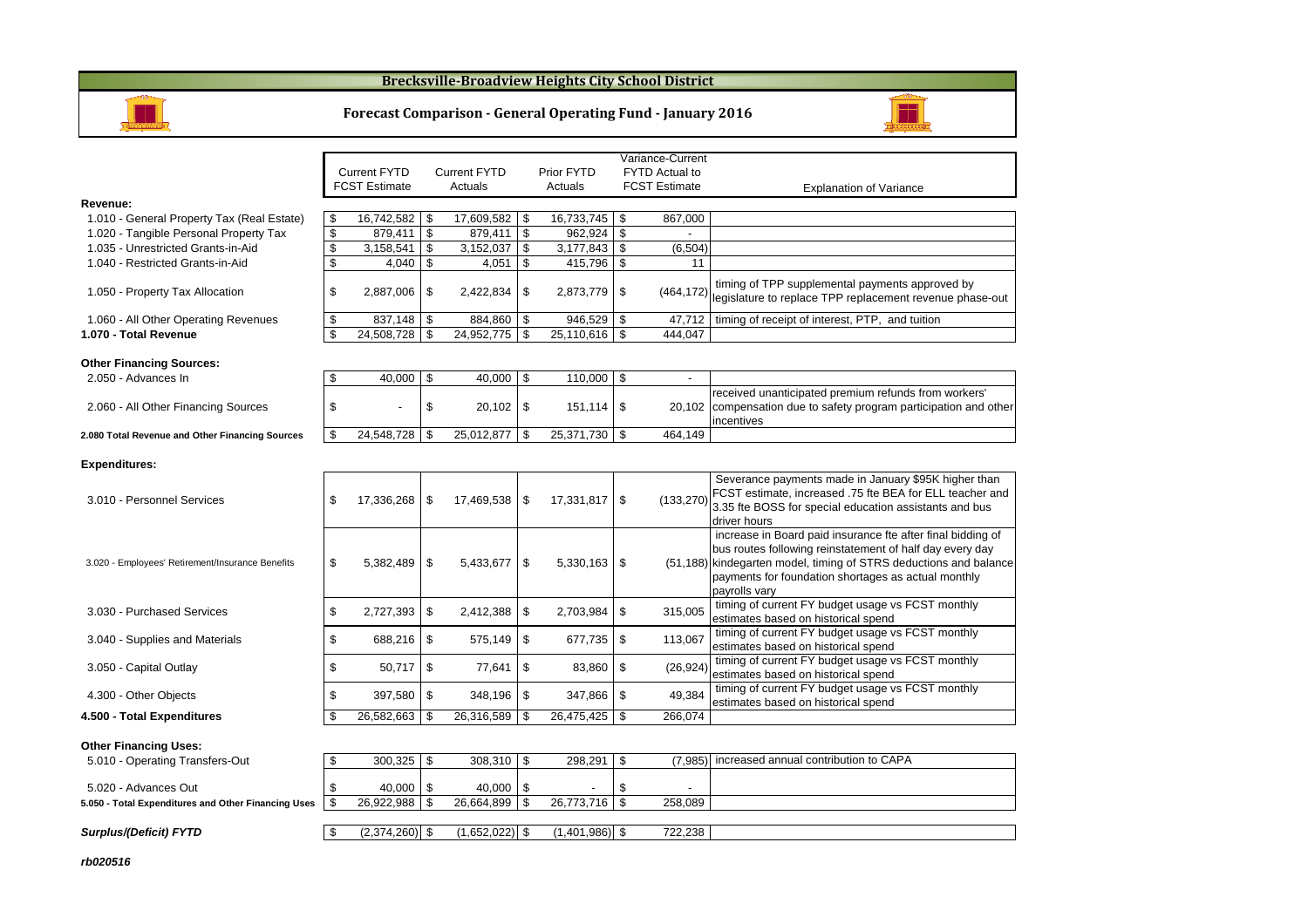|                 | <b>Brecksville-Broadview Heights City School District</b>                           |                      |                |                       |                |                                                                     |                          |                          |                    |                         |  |  |
|-----------------|-------------------------------------------------------------------------------------|----------------------|----------------|-----------------------|----------------|---------------------------------------------------------------------|--------------------------|--------------------------|--------------------|-------------------------|--|--|
|                 |                                                                                     |                      |                |                       |                | <b>Revenue Analysis Report - General Operating Fund Only - FY16</b> |                          |                          |                    |                         |  |  |
|                 |                                                                                     | <b>Local Revenue</b> |                |                       | Federal        |                                                                     | <b>State Revenue</b>     |                          |                    |                         |  |  |
|                 | <b>Taxes</b>                                                                        |                      |                |                       |                | <b>Unrestricted</b>                                                 | Property                 | Restricted               |                    |                         |  |  |
| $2015 - 2016$   | Real<br><b>Estate</b>                                                               | Personal<br>Property | Interest       | <b>Other</b><br>Local |                | Grants-<br>in-Aid                                                   | Tax<br><b>Allocation</b> | Grants-<br>in-Aid        | Non-<br>Operating* | <b>Total</b><br>Revenue |  |  |
| July            | 9,761,000                                                                           |                      | 835            | 55,984                | 1,566          | 421,978                                                             |                          | 551                      |                    | 10,241,914              |  |  |
| <b>August</b>   | 4,046,582                                                                           | 879,411              | 41,884         | 238,970               | 507            | 526,511                                                             | 399,020                  | 596                      |                    | 6,133,481               |  |  |
| September       | $\blacksquare$                                                                      | $\blacksquare$       | 10,313         | 105,025               | 14,474         | 422,006                                                             | $\blacksquare$           | 573                      | $\blacksquare$     | 552,391                 |  |  |
| <b>October</b>  |                                                                                     |                      | 10,795         | 102,940               | 6,279          | 421,648                                                             | 2,009,555                | 573                      | 13,642             | 2,565,432               |  |  |
| <b>November</b> |                                                                                     |                      | 11,465         | 97,930                | 7,012          | 421,644                                                             |                          | 602                      |                    | 538,654                 |  |  |
| <b>December</b> |                                                                                     |                      | 10,638         | 92,647                | 13,269         | 420,683                                                             | 14,259                   | 578                      | 45,250             | 597,324                 |  |  |
| <b>January</b>  | 3,802,000                                                                           |                      | 825            | 57,316                | 4,185          | 517,567                                                             |                          | 578                      | 1,210              | 4,383,681               |  |  |
| February        | $\blacksquare$                                                                      | $\blacksquare$       | $\blacksquare$ |                       | $\blacksquare$ | $\blacksquare$                                                      | $\blacksquare$           | $\overline{\phantom{a}}$ |                    | $\blacksquare$          |  |  |
| <b>March</b>    |                                                                                     |                      | $\blacksquare$ |                       |                | $\blacksquare$                                                      |                          |                          |                    |                         |  |  |
| <b>April</b>    |                                                                                     |                      | $\overline{a}$ |                       |                | $\blacksquare$                                                      |                          |                          |                    |                         |  |  |
| <b>May</b>      |                                                                                     |                      |                |                       |                | $\blacksquare$                                                      |                          |                          |                    |                         |  |  |
| June            |                                                                                     |                      | $\blacksquare$ |                       |                | $\blacksquare$                                                      |                          |                          |                    |                         |  |  |
| Totals          | \$17,609,582                                                                        | \$879,411            | \$86,756       | \$750,811             | \$47,293       | \$3,152,037                                                         | \$2,422,834              | \$4,051                  | \$60,102           | \$25,012,877            |  |  |
| % of Total      | 70.40%                                                                              | 3.52%                | 0.35%          | 3.00%                 | 0.19%          | 12.60%                                                              | 9.69%                    | 0.02%                    | 0.24%              |                         |  |  |
|                 | *Non-Operating Revenue includes advances in, and refund of prior year expenditures. |                      |                |                       |                |                                                                     |                          |                          |                    | rb020516                |  |  |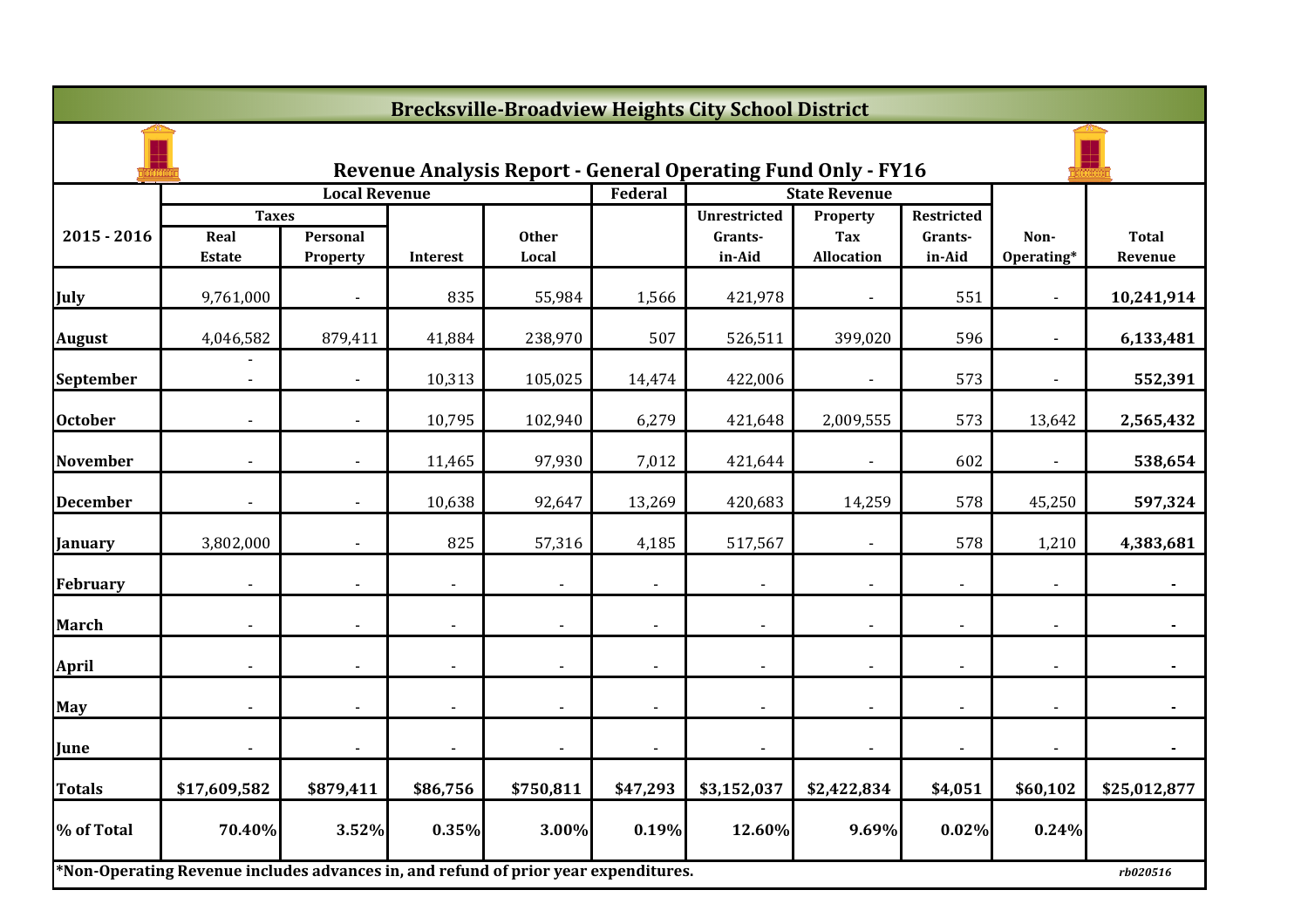|                | <b>Brecksville-Broadview Heights City School District</b>                                                                 |                          |                              |                          |                          |                      |                    |                                 |  |  |  |  |
|----------------|---------------------------------------------------------------------------------------------------------------------------|--------------------------|------------------------------|--------------------------|--------------------------|----------------------|--------------------|---------------------------------|--|--|--|--|
|                | <b>Expenditure Analysis Report - General Operating Fund - FY16</b>                                                        |                          |                              |                          |                          |                      |                    |                                 |  |  |  |  |
| 2015-2016      | <b>Salaries</b>                                                                                                           | <b>Benefits</b>          | <b>Services</b>              | <b>Supplies</b>          | Equipment                | Dues/<br><b>Fees</b> | Non-<br>Operating* | <b>Total</b><br><b>Expenses</b> |  |  |  |  |
| July           | 2,704,810                                                                                                                 | 755,464                  | 304,744                      | 102,425                  | 291                      | 18,973               | 40,000             | 3,926,707                       |  |  |  |  |
| August         | 1,824,099                                                                                                                 | 753,933                  | 441,925                      | 108,406                  | 5,656                    | 263,814              |                    | 3,397,833                       |  |  |  |  |
| September      | 2,213,559                                                                                                                 | 717,917                  | 233,677                      | 105,960                  | 12,411                   | 9,340                |                    | 3,292,864                       |  |  |  |  |
| <b>October</b> | 2,307,848                                                                                                                 | 815,160                  | 316,453                      | 109,880                  | 33,636                   | 23,706               |                    | 3,606,683                       |  |  |  |  |
| November       | 2,378,774                                                                                                                 | 801,972                  | 356,944                      | 49,230                   | 3,118                    | 7,626                |                    | 3,597,664                       |  |  |  |  |
| December       | 3,353,643                                                                                                                 | 796,725                  | 334,707                      | 48,116                   | 15,508                   | 9,776                | 297,635            | 4,856,110                       |  |  |  |  |
| January        | 2,686,805                                                                                                                 | 792,506                  | 423,938                      | 51,132                   | 7,021                    | 14,961               | 10,675             | 3,987,038                       |  |  |  |  |
| February       | $\blacksquare$                                                                                                            |                          | $\overline{\phantom{0}}$     |                          | $\overline{a}$           |                      |                    | $\overline{\phantom{a}}$        |  |  |  |  |
| March          |                                                                                                                           |                          | $\qquad \qquad \blacksquare$ | $\overline{\phantom{a}}$ | $\blacksquare$           |                      | $\blacksquare$     |                                 |  |  |  |  |
| April          | ٠                                                                                                                         | $\overline{\phantom{a}}$ | $\qquad \qquad \blacksquare$ | $\blacksquare$           | $\overline{\phantom{a}}$ |                      | $\blacksquare$     |                                 |  |  |  |  |
| May            |                                                                                                                           |                          | $\qquad \qquad \blacksquare$ |                          | $\overline{\phantom{a}}$ |                      |                    |                                 |  |  |  |  |
| June           |                                                                                                                           |                          | ٠                            |                          |                          |                      |                    |                                 |  |  |  |  |
| <b>TOTALS</b>  | \$17,469,538                                                                                                              | \$5,433,677              | \$2,412,388                  | \$575,149                | \$77,641                 | \$348,196            | \$348,310          | \$26,664,899                    |  |  |  |  |
| % of Total     | 65.52%                                                                                                                    | 20.38%                   | 9.05%                        | 2.16%                    | 0.29%                    | 1.31%                | 1.31%              |                                 |  |  |  |  |
|                | *Non-Operating expenses include advances and transfers out.<br>Operating Fund includes General Fund (001) only for FY2016 |                          |                              |                          |                          |                      |                    | rb020516                        |  |  |  |  |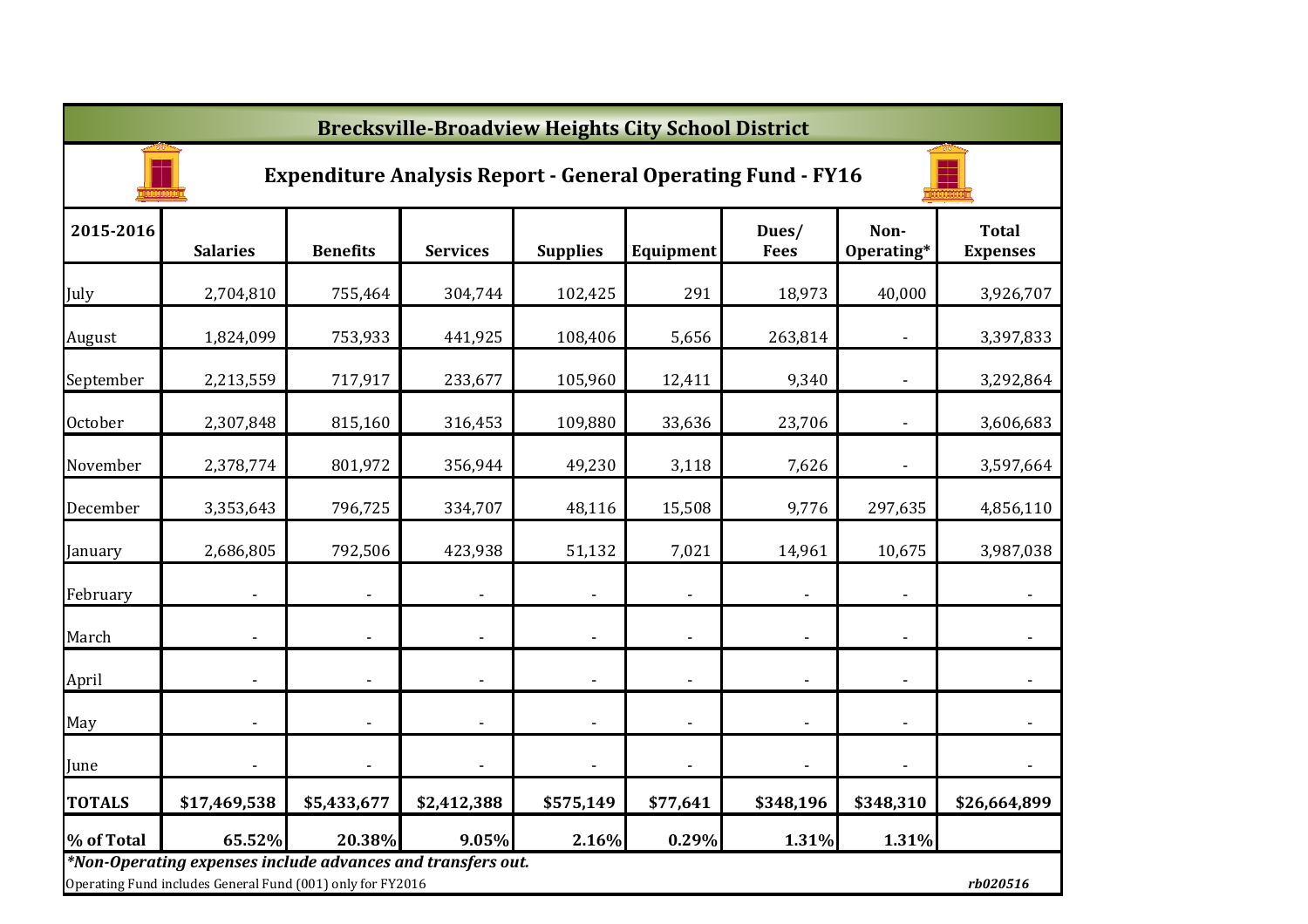|                                      | <b>Brecksville-Broadview Heights City School District</b>                                     |                 |                |                 |                     |                                  |                 |                     |                 |  |  |  |
|--------------------------------------|-----------------------------------------------------------------------------------------------|-----------------|----------------|-----------------|---------------------|----------------------------------|-----------------|---------------------|-----------------|--|--|--|
|                                      |                                                                                               |                 |                |                 |                     |                                  |                 |                     |                 |  |  |  |
|                                      | <b>January 31, 2016</b>                                                                       |                 |                |                 |                     | <b>FINSUMM Financial Summary</b> |                 |                     |                 |  |  |  |
| "where fine education is a heritage" |                                                                                               |                 |                |                 |                     |                                  |                 |                     | rb020516        |  |  |  |
|                                      | <b>Fiscal Year</b><br>Monthly<br><b>Fiscal Year</b><br><b>Beginning</b><br>Monthly<br>Current |                 |                |                 |                     |                                  |                 |                     | Unencumbered    |  |  |  |
|                                      | <b>Fund Fund Name</b>                                                                         | <b>Balance</b>  | Receipts       | <b>To Date</b>  | <b>Expenditures</b> | <b>To Date</b>                   | <b>Fund</b>     | Current             | Fund            |  |  |  |
|                                      |                                                                                               | 7/1/2015        |                | Receipts        |                     | <b>Expenditures</b>              | <b>Balance</b>  | <b>Encumbrances</b> | <b>Balance</b>  |  |  |  |
| 001                                  | <b>General Fund</b>                                                                           | \$10,103,705.16 | \$4,383,680.15 | \$25,012,876.03 | \$3,987,038.11      | \$26,664,894.51                  | \$8,451,686.68  | \$1,822,138.37      | \$6,629,548.31  |  |  |  |
| 002                                  | <b>Bond Retirement</b>                                                                        | \$3,253,726.48  | \$283,000.00   | \$1,664,263.66  | \$0.00              | \$2,384,025.84                   | 2,533,964.30    | \$0.00              | 2,533,964.30    |  |  |  |
| 003                                  | Permanent Improvement                                                                         | \$948,139.41    | \$192,000.00   | \$1,000,887.92  | ( \$28,442.72)      | \$1,217,865.39                   | 731.161.94      | \$160,733.99        | 570,427.95      |  |  |  |
| 004                                  | <b>Building Fund</b>                                                                          | \$150,953.36    | \$0.00         | \$70.000.00     | \$0.00              | \$136,000.00                     | 84,953.36       | \$0.00              | 84,953.36       |  |  |  |
| 006                                  | Food Service                                                                                  | \$367,986.08    | \$145,780.54   | \$776,139.23    | \$94,392.55         | \$806,998.16                     | 337,127.15      | \$299,229.69        | 37,897.46       |  |  |  |
| 007                                  | Special Trust                                                                                 | \$89,587.23     | \$3.11         | \$37,468.00     | \$635.08            | \$68,290.51                      | 58,764.72       | \$1,627.86          | 57,136.86       |  |  |  |
| 009                                  | <b>Uniform Supplies</b>                                                                       | \$119,404.78    | \$35,373.75    | \$238,494.73    | \$7,857.11          | \$224,000.83                     | 133,898.68      | \$22,324.98         | 111,573.70      |  |  |  |
| 014                                  | Rotary - Internal Services                                                                    | \$136,276.93    | \$71,950.55    | \$211,227.14    | \$1,425.43          | \$74,564.10                      | 272,939.97      | \$106,286.03        | 166,653.94      |  |  |  |
| 018                                  | <b>Public School Support</b>                                                                  | \$140,784.71    | \$5,438.12     | \$60,916.07     | \$2,065.38          | \$45,138.14                      | 156,562.64      | \$17,008.87         | 139,553.77      |  |  |  |
| 019                                  | Other Grants                                                                                  | \$207,230.45    | \$11,002.76    | \$61,198.93     | \$17,909.20         | \$102,227.27                     | 166,202.11      | \$9,235.81          | 156,966.30      |  |  |  |
| 020                                  | Child Care Fund                                                                               | \$98,887.29     | \$41,812.77    | \$278,047.17    | \$27,482.86         | \$264,966.10                     | 111,968.36      | \$7,386.65          | 104,581.71      |  |  |  |
| 022                                  | <b>Unclaimed Funds</b>                                                                        | \$7,928.97      | \$0.00         | \$0.00          | \$0.00              | \$0.00                           | 7,928.97        | \$0.00              | 7,928.97        |  |  |  |
| 200                                  | <b>Student Managed Funds</b>                                                                  | \$137,172.80    | \$26,389.59    | \$131,518.10    | \$33,760.14         | \$113,230.57                     | 155,460.33      | \$41,788.98         | 113,671.35      |  |  |  |
| 300                                  | <b>District Managed Funds</b>                                                                 | \$216,204.11    | \$50,648.18    | \$352,316.77    | \$47,017.72         | \$309,528.70                     | 258,992.18      | \$122,819.21        | 136,172.97      |  |  |  |
| 401                                  | <b>Auxiliary Services</b>                                                                     | \$50,112.65     | \$4.56         | \$170,055.09    | \$14,095.07         | \$148,517.64                     | 71,650.10       | \$31,465.44         | 40,184.66       |  |  |  |
| 451                                  | OneNet (Data Communication)                                                                   | \$0.00          | \$0.00         | \$5,400.00      | \$0.00              | \$5,400.00                       | 0.00            | \$0.00              | 0.00            |  |  |  |
| 499                                  | Miscellaneous State Grants                                                                    | \$16,789.67     | \$0.00         | \$0.00          | \$2,222.88          | \$24,306.46                      | (7,516.79)      | \$5,270.21          | (12,787.00)     |  |  |  |
| 516                                  | <b>IDEA-B</b>                                                                                 | \$36,434.87     | \$110,525.14   | \$288,697.88    | \$29,740.41         | \$375,516.28                     | (50, 383.53)    | \$290,760.06        | (341, 143.59)   |  |  |  |
| 551                                  | Title III - Limited English Proficiency                                                       | \$0.00          | \$0.00         | \$11,087.67     | \$1,326.57          | \$12,414.24                      | (1,326.57)      | \$0.00              | (1,326.57)      |  |  |  |
| 572                                  | Title I - Disadvantaged Children                                                              | \$18,826.95     | \$12,859.12    | \$100,806.78    | \$19,464.85         | \$160,748.36                     | (41, 114.63)    | \$280.00            | (41, 394.63)    |  |  |  |
| 587                                  | Preschool                                                                                     | \$0.00          | \$1,558.06     | \$7,962.03      | \$1,461.37          | \$11,150.47                      | (3, 188.44)     | \$0.00              | (3, 188.44)     |  |  |  |
| 590                                  | Title II-A - Improving Teacher Quality                                                        | \$5,965.30      | \$2,082.45     | \$16,366.02     | \$5,101.63          | \$30,550.83                      | (8, 219.51)     | \$2,275.00          | (10, 494.51)    |  |  |  |
| 599                                  | Miscellaneous Federal Grants                                                                  | \$0.00          | \$0.00         | \$0.00          | \$0.00              | \$0.00                           | 0.00            | \$0.00              | 0.00            |  |  |  |
|                                      |                                                                                               |                 |                |                 |                     |                                  |                 |                     |                 |  |  |  |
|                                      | <b>Grand Totals (ALL Funds)</b>                                                               | \$16,106,117.20 | \$5,374,108.85 | \$30,495,729.22 | \$4,264,553.64      | \$33,180,334.40                  | \$13,421,512.02 | \$2,940,631.15      | \$10,480,880.87 |  |  |  |
|                                      |                                                                                               |                 |                |                 |                     |                                  |                 |                     |                 |  |  |  |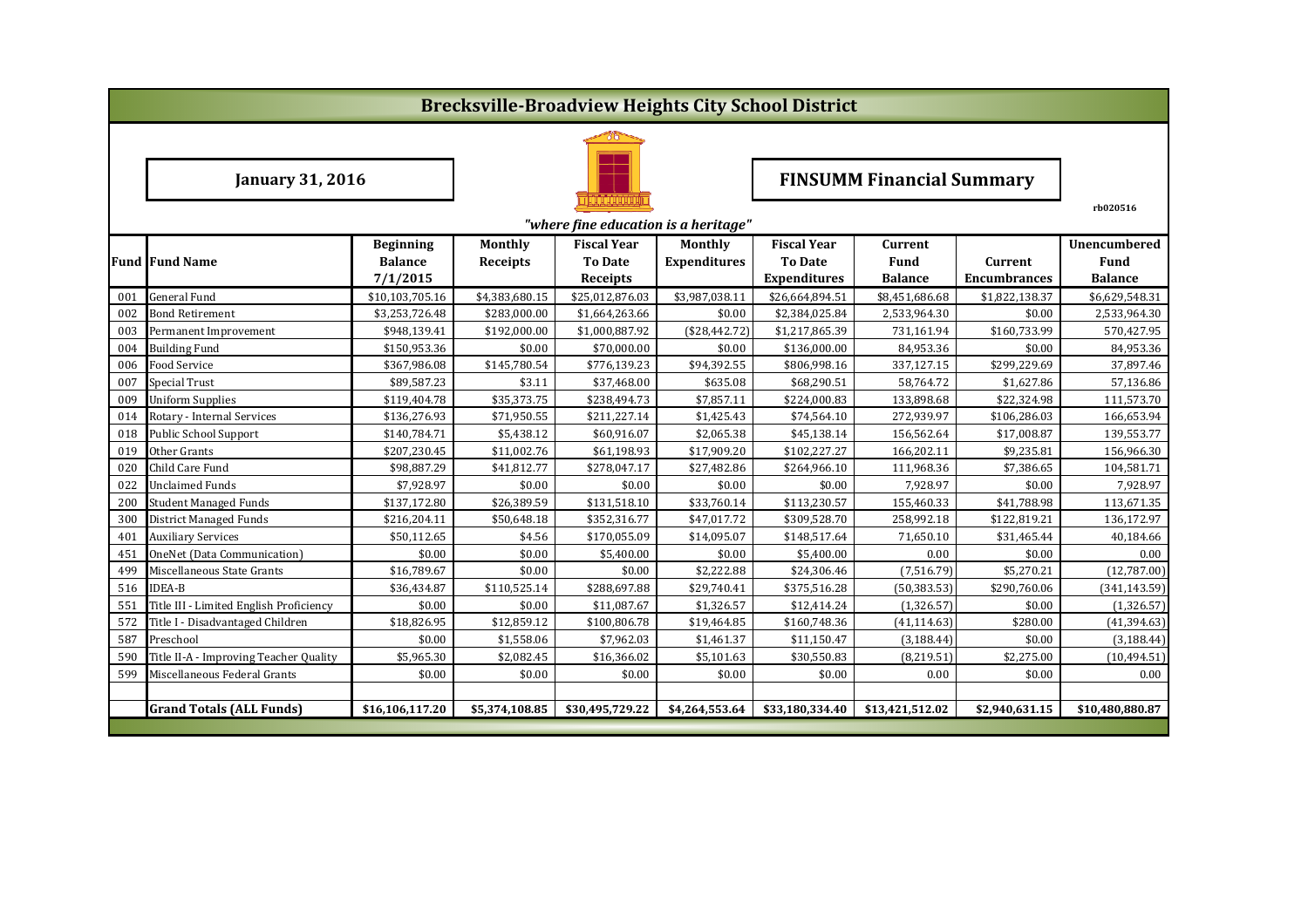### *Brecksville-Broadview Heights Board of Education*



### *Approved Funds for 2015/2016*



|          | This report is a listing of all grant funds authorized and received throughout the 2015/2016 fiscal year. |                   |                   |              |                   |  |  |  |  |  |  |
|----------|-----------------------------------------------------------------------------------------------------------|-------------------|-------------------|--------------|-------------------|--|--|--|--|--|--|
|          |                                                                                                           | <b>Authorized</b> | <b>Non-Public</b> | Monthly      | <b>Amount</b>     |  |  |  |  |  |  |
| Fund     | <b>Description</b>                                                                                        | Amount            | <b>Authorized</b> | Amount       | <b>Received</b>   |  |  |  |  |  |  |
|          |                                                                                                           |                   | Amount            | Received     | <b>FY-to-date</b> |  |  |  |  |  |  |
|          | <b>State Grants</b>                                                                                       |                   |                   |              |                   |  |  |  |  |  |  |
|          | 451/9016 Network Connectivity Subsidy                                                                     | \$10,800.00       | \$0.00            | \$0.00       | \$5,400.00        |  |  |  |  |  |  |
|          |                                                                                                           |                   |                   |              |                   |  |  |  |  |  |  |
|          |                                                                                                           |                   |                   |              |                   |  |  |  |  |  |  |
|          | <b>Auxiliary Services</b>                                                                                 |                   |                   |              |                   |  |  |  |  |  |  |
|          | 401/9016 Assumption                                                                                       | \$196,376.74      | \$196,376.74      | \$0.00       | \$98,188.38       |  |  |  |  |  |  |
|          | 401/9116 Lawrence School                                                                                  | \$81,344.34       | \$81,344.34       | \$0.00       | \$40,672.18       |  |  |  |  |  |  |
|          | 401/9216 South Suburban Mont.                                                                             | \$61,624.50       | \$61,624.50       | \$0.00       | \$30,812.26       |  |  |  |  |  |  |
|          |                                                                                                           |                   |                   |              |                   |  |  |  |  |  |  |
|          | <b>Total State Funds</b>                                                                                  | \$350,145.58      | \$339,345.58      | \$0.00       | \$175,072.82      |  |  |  |  |  |  |
|          |                                                                                                           |                   |                   |              |                   |  |  |  |  |  |  |
|          | <b>Federal Grants</b>                                                                                     |                   |                   |              |                   |  |  |  |  |  |  |
|          | 516/9016 IDEA-B Special Education FY16                                                                    | \$728,523.07      | \$7,396.17        | \$110,525.14 | \$288,697.88      |  |  |  |  |  |  |
|          | 516/9015 IDEA-B Special Education FY15                                                                    | \$770,074.29      | \$12,034.42       | \$0.00       | \$0.00            |  |  |  |  |  |  |
|          | 551/9016 Title III Limited English Proficiency FY16                                                       | \$11,479.07       | \$0.00            | \$0.00       | \$11,087.67       |  |  |  |  |  |  |
|          | 551/9015 Title III Limited English Proficiency FY15                                                       | \$14,496.57       | \$0.00            | \$0.00       | \$0.00            |  |  |  |  |  |  |
|          |                                                                                                           |                   |                   |              |                   |  |  |  |  |  |  |
|          | 572/9016 Title I FY16                                                                                     | \$285,827.00      | \$4,018.80        | \$12,859.12  | \$77,941.81       |  |  |  |  |  |  |
|          | 572/9015 Title I FY15                                                                                     | \$314,929.97      | \$0.00            | \$0.00       | \$22,864.97       |  |  |  |  |  |  |
|          |                                                                                                           |                   |                   |              |                   |  |  |  |  |  |  |
|          | 587/9016 Preschool Special Education FY16                                                                 | \$20,192.98       | \$0.00            | \$1,558.06   | \$7,962.03        |  |  |  |  |  |  |
|          | 587/9015 Preschool Special Education FY15                                                                 | \$20,190.02       | \$0.00            | \$0.00       | \$0.00            |  |  |  |  |  |  |
|          |                                                                                                           |                   |                   |              |                   |  |  |  |  |  |  |
|          | 590/9016 Title II-A Improving Teacher Quality FY16                                                        | \$60,047.77       | \$3,064.58        | \$2,082.45   | \$14,207.59       |  |  |  |  |  |  |
|          | 590/9015 Title II-A Improving Teacher Quality FY15                                                        | \$63,805.40       | \$316.00          | \$0.00       | \$2,158.43        |  |  |  |  |  |  |
|          |                                                                                                           |                   |                   |              |                   |  |  |  |  |  |  |
|          | <b>Total Federal Funds</b>                                                                                | \$2,289,566.14    | \$26,829.97       | \$127,024.77 | \$424,920.38      |  |  |  |  |  |  |
|          |                                                                                                           |                   |                   |              |                   |  |  |  |  |  |  |
| rb020516 |                                                                                                           |                   |                   |              |                   |  |  |  |  |  |  |
|          |                                                                                                           |                   |                   |              |                   |  |  |  |  |  |  |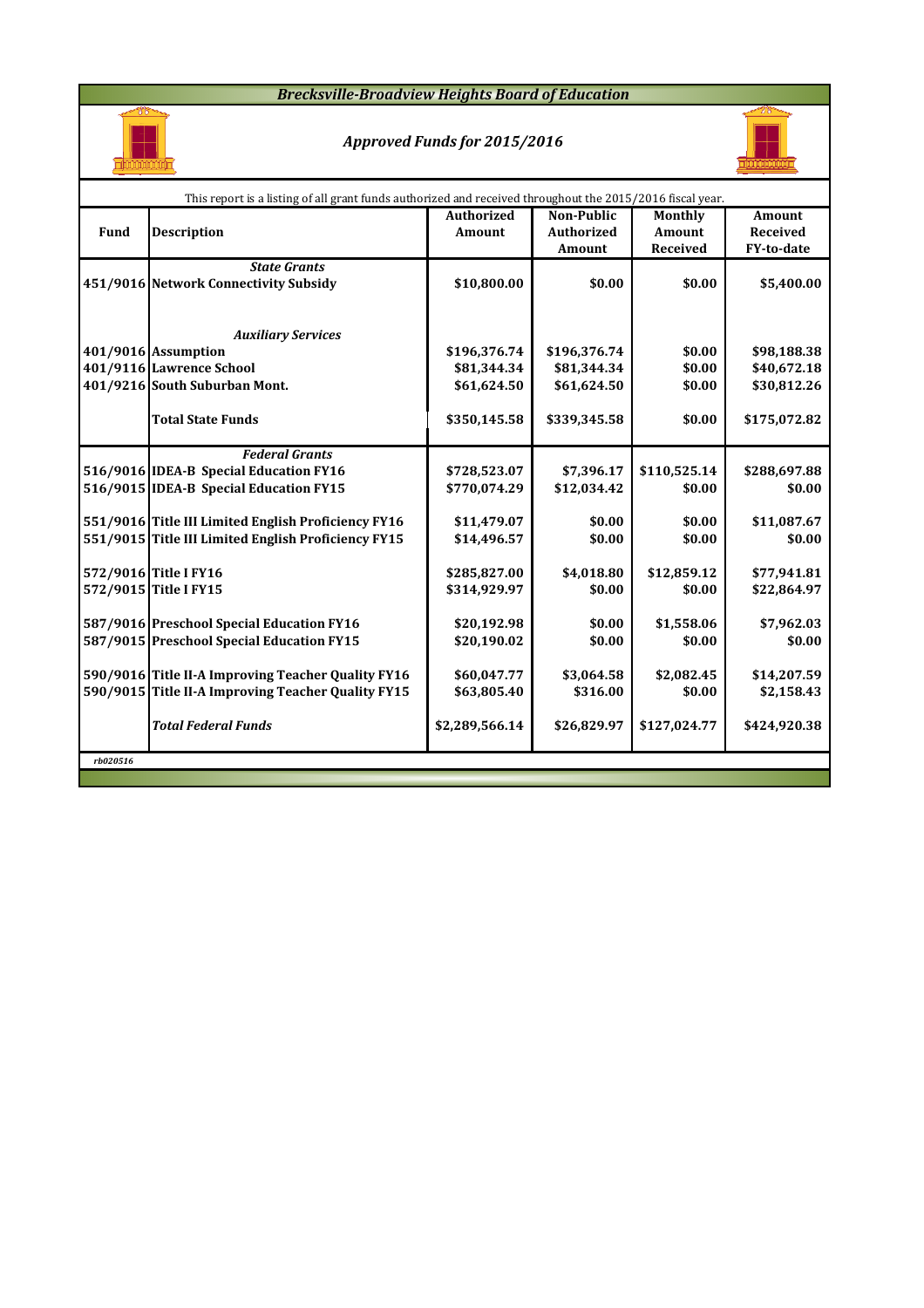*Brecksville-Broadview Heights Board of Education*

# *Record of Advances for 2015/2016*



*as of 01/31/16*

|             |                              |             |                | INITIAL ADVANCE INFORMATION |               |                 | ~~ <i>~, ~~, ~~,</i> ~~<br><b>ADVANCE RETURN</b> |  |  |
|-------------|------------------------------|-------------|----------------|-----------------------------|---------------|-----------------|--------------------------------------------------|--|--|
| <b>Date</b> | <b>Board</b>                 | <b>FROM</b> | T <sub>0</sub> | <b>Fund</b>                 |               | <b>Date</b>     |                                                  |  |  |
| Approved    | <b>Resolution</b>            | <b>Fund</b> | Fund           | <b>Name</b>                 | <b>Amount</b> | <b>Returned</b> | Amount                                           |  |  |
| 8/24/2015   |                              | 001         | 009            | Uniform School<br>Supplies  | \$40,000.00   | 12/31/2015      | \$40,000.00                                      |  |  |
|             |                              |             |                |                             |               |                 |                                                  |  |  |
|             |                              |             |                |                             |               |                 |                                                  |  |  |
|             |                              |             |                |                             |               |                 |                                                  |  |  |
|             |                              |             |                |                             |               |                 |                                                  |  |  |
|             |                              |             |                |                             |               |                 |                                                  |  |  |
|             | TOTAL Advances for 2015-2016 | \$40,000.00 |                | \$40,000.00                 |               |                 |                                                  |  |  |
|             | <b>Advances Outstanding</b>  |             | \$0.00         |                             |               |                 |                                                  |  |  |
| rb020516    |                              |             |                |                             |               |                 |                                                  |  |  |
|             |                              |             |                |                             |               |                 |                                                  |  |  |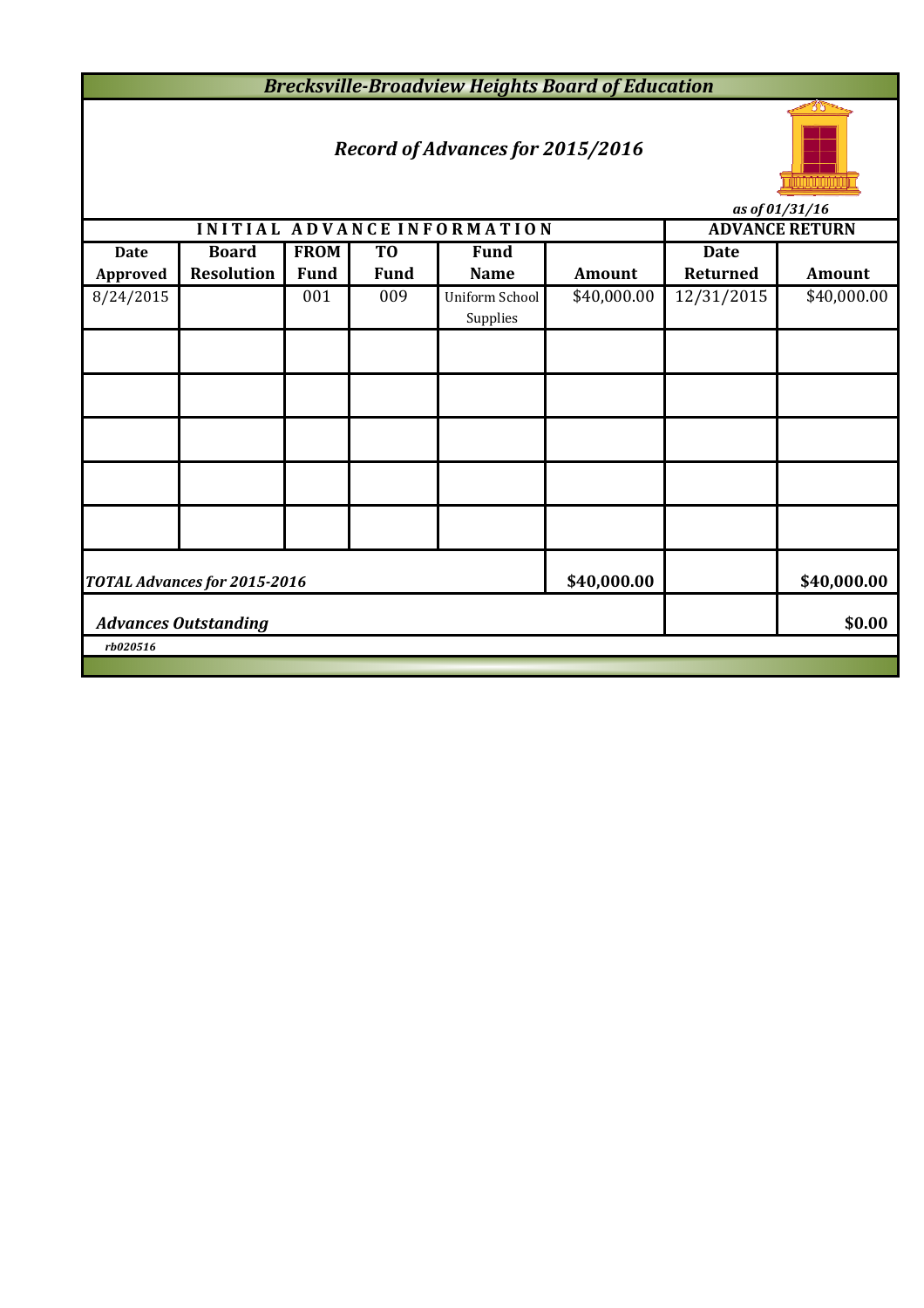| <b>Brecksville-Broadview Heights City School District</b>                               |                            |    |               |    |               |  |  |  |  |
|-----------------------------------------------------------------------------------------|----------------------------|----|---------------|----|---------------|--|--|--|--|
|                                                                                         | <b>Cash Reconciliation</b> |    |               |    |               |  |  |  |  |
|                                                                                         | <b>January 31, 2016</b>    |    |               |    |               |  |  |  |  |
| <b>FINSUM Balance</b>                                                                   |                            |    |               | \$ | 13,421,512.02 |  |  |  |  |
| <b>Bank Balance:</b>                                                                    |                            |    |               |    |               |  |  |  |  |
| Charter One - General                                                                   |                            | \$ | 2,738,527.81  |    |               |  |  |  |  |
|                                                                                         |                            |    |               |    |               |  |  |  |  |
| <b>Investments:</b>                                                                     |                            |    |               |    |               |  |  |  |  |
| <b>STAR Ohio</b>                                                                        | 1,885.15                   |    |               |    |               |  |  |  |  |
| Meeder Investment Management                                                            | 11,338,080.82              |    |               |    |               |  |  |  |  |
| <b>First Federal</b>                                                                    | 2,815.28                   |    |               |    |               |  |  |  |  |
| Westfield Bank                                                                          | 55,148.80                  |    |               |    |               |  |  |  |  |
|                                                                                         |                            | \$ | 11,397,930.05 |    |               |  |  |  |  |
| <b>Petty Cash:</b>                                                                      | 100.00                     |    |               |    |               |  |  |  |  |
| Chippewa                                                                                |                            |    |               |    |               |  |  |  |  |
| <b>Highland Drive</b>                                                                   | 100.00                     |    |               |    |               |  |  |  |  |
| Hilton                                                                                  | 100.00                     |    |               |    |               |  |  |  |  |
| <b>Central School</b>                                                                   | 100.00                     |    |               |    |               |  |  |  |  |
| Middle School                                                                           | 150.00                     |    |               |    |               |  |  |  |  |
| <b>Student Activity</b>                                                                 | 300.00                     |    |               |    |               |  |  |  |  |
| <b>High School</b>                                                                      | 150.00                     |    |               |    |               |  |  |  |  |
| Transportation                                                                          | 150.00                     |    |               |    |               |  |  |  |  |
| <b>Board Office</b>                                                                     | 150.00                     |    |               |    |               |  |  |  |  |
| Beekeepers                                                                              | 150.00                     |    |               |    |               |  |  |  |  |
|                                                                                         |                            | \$ | 1,450.00      |    |               |  |  |  |  |
| <b>Change Fund:</b>                                                                     |                            |    |               |    |               |  |  |  |  |
| Middle School Athletics                                                                 | 200.00                     |    |               |    |               |  |  |  |  |
| Middle School Concessions                                                               | 150.00                     |    |               |    |               |  |  |  |  |
| <b>High School Athletics</b>                                                            | 4,000.00                   |    |               |    |               |  |  |  |  |
| <b>Food Services</b>                                                                    | 1,097.00                   |    |               |    |               |  |  |  |  |
|                                                                                         |                            | \$ | 5,447.00      |    |               |  |  |  |  |
|                                                                                         |                            | \$ | (721, 842.84) |    |               |  |  |  |  |
| Less: Outstanding Checks-Charter One General<br>Outstanding Deposits/Other Adjustments: |                            |    |               |    |               |  |  |  |  |
|                                                                                         |                            |    |               |    |               |  |  |  |  |
|                                                                                         |                            |    |               |    |               |  |  |  |  |
|                                                                                         |                            |    |               |    |               |  |  |  |  |
|                                                                                         |                            | \$ |               |    |               |  |  |  |  |
|                                                                                         |                            |    |               |    |               |  |  |  |  |
| <b>Bank Balance</b>                                                                     |                            |    |               | \$ | 13,421,512.02 |  |  |  |  |
|                                                                                         |                            |    |               |    |               |  |  |  |  |
| <b>Variance</b>                                                                         |                            |    |               | \$ |               |  |  |  |  |
|                                                                                         |                            |    |               |    |               |  |  |  |  |
| rb020516                                                                                |                            |    |               |    |               |  |  |  |  |
|                                                                                         |                            |    |               |    |               |  |  |  |  |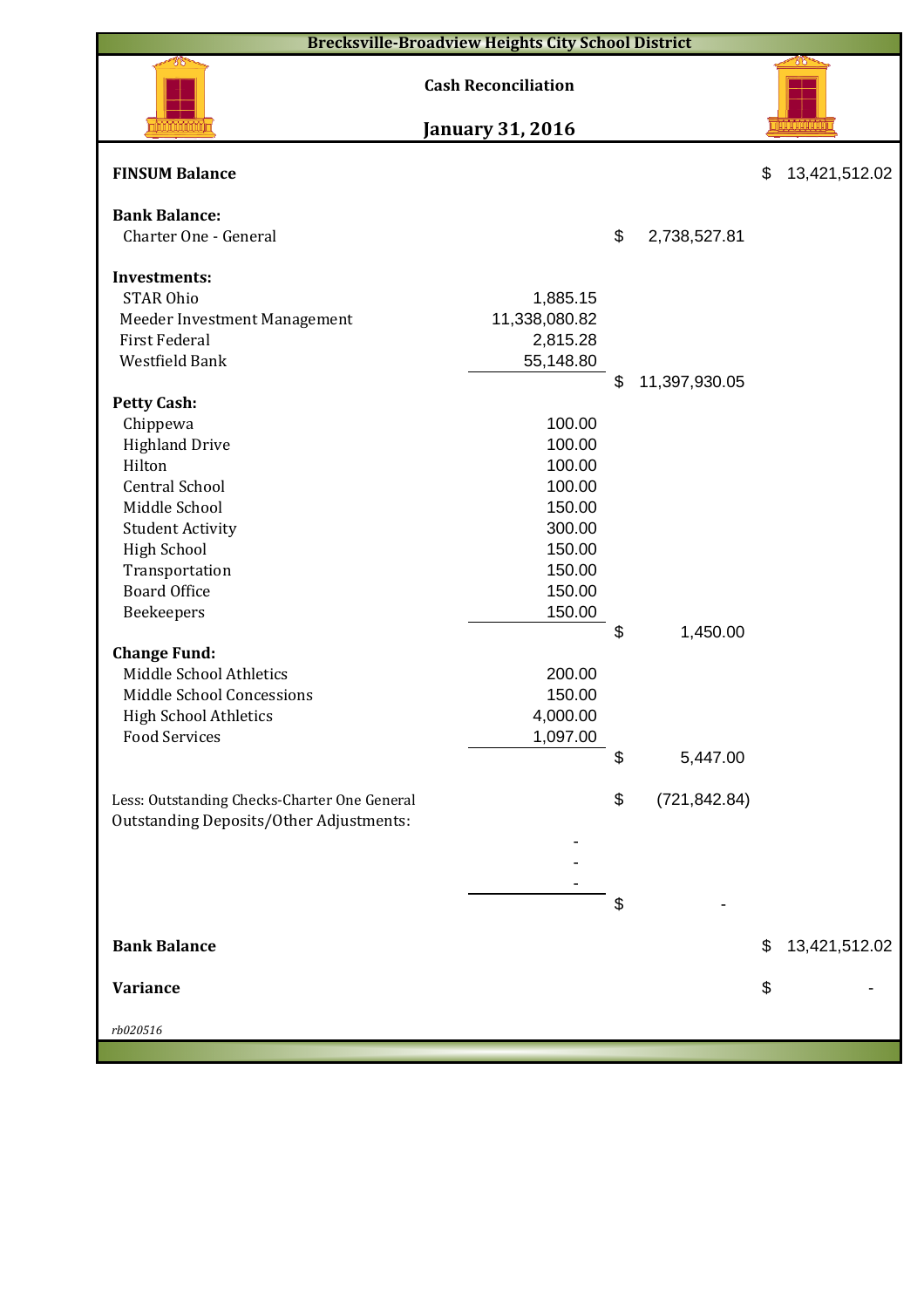|               | <b>Brecksville-Broadview Heights City School District</b> |                             |                                                            |                                  |                                              |                                             |                                |                                               |                                   |  |  |
|---------------|-----------------------------------------------------------|-----------------------------|------------------------------------------------------------|----------------------------------|----------------------------------------------|---------------------------------------------|--------------------------------|-----------------------------------------------|-----------------------------------|--|--|
|               |                                                           |                             |                                                            |                                  |                                              |                                             |                                |                                               |                                   |  |  |
|               | <b>January 31, 2016</b>                                   |                             |                                                            |                                  |                                              |                                             | <b>Appropriation Summary</b>   |                                               |                                   |  |  |
|               |                                                           |                             |                                                            |                                  |                                              |                                             |                                | rb020516                                      |                                   |  |  |
|               | "where fine education is a heritage"                      |                             |                                                            |                                  |                                              |                                             |                                |                                               |                                   |  |  |
| <b>Fund</b>   |                                                           | <b>FYTD</b><br>Appropriated | <b>Prior FY</b><br><b>Carryover</b><br><b>Encumbrances</b> | <b>FYTD</b><br><b>Expendable</b> | <b>FYTD</b><br>Actual<br><b>Expenditures</b> | <b>MTD</b><br>Actual<br><b>Expenditures</b> | Current<br><b>Encumbrances</b> | <b>FYTD</b><br>Unencumbered<br><b>Balance</b> | <b>FYTD</b><br>Percent<br>Exp/Enc |  |  |
| 001           | <b>General Fund</b>                                       | \$45,823,986.00             | \$323,247.69                                               | \$46,147,233.69                  | \$26,664,894.51                              | \$3,987,038.11                              | \$1,822,138.37                 | 17,660,200.81                                 | 61.73%                            |  |  |
| 002           | <b>Bond Retirement</b>                                    | \$4,431,397.00              | \$0.00                                                     | 4,431,397.00                     | \$2,384,025.84                               | \$0.00                                      | \$0.00                         | 2,047,371.16                                  | 53.80%                            |  |  |
| 003           | Permanent Improvement                                     | \$1,900,000.00              | \$798,264.93                                               | 2,698,264.93                     | \$1,217,865.39                               | (\$28,442.72)                               | \$160,733.99                   | 1,319,665.55                                  | 51.09%                            |  |  |
| 004           | <b>Building Fund</b>                                      | \$0.00                      | \$136,000.00                                               | 136,000.00                       | \$136,000.00                                 | \$0.00                                      | \$0.00                         | 0.00                                          | 100.00%                           |  |  |
| 006           | <b>Food Service</b>                                       | \$1,708,100.00              | \$1,720.00                                                 | 1,709,820.00                     | \$806,998.16                                 | \$94,392.55                                 | \$299,229.69                   | 603,592.15                                    | 64.70%                            |  |  |
| 007           | <b>Special Trust</b>                                      | \$82,402.00                 | \$0.00                                                     | 82,402.00                        | \$68,290.51                                  | \$635.08                                    | \$1,627.86                     | 12,483.63                                     | 84.85%                            |  |  |
| 009           | <b>Uniform Supplies</b>                                   | \$261,247.00                | \$0.00                                                     | 261,247.00                       | \$224,000.83                                 | \$7,857.11                                  | \$22,324.98                    | 14,921.19                                     | 94.29%                            |  |  |
| 014           | Rotary - Internal Services                                | \$445,661.00                | \$5,770.99                                                 | 451,431.99                       | \$74,564.10                                  | \$1,425.43                                  | \$106,286.03                   | 270,581.86                                    | 40.06%                            |  |  |
| 018           | Public School Support                                     | \$151,449.00                | \$1,450.00                                                 | 152,899.00                       | \$45,138.14                                  | \$2,065.38                                  | \$17,008.87                    | 90,751.99                                     | 40.65%                            |  |  |
| 019           | Other Grants                                              | \$147,456.77                | \$16,581.26                                                | 164,038.03                       | \$102,227.27                                 | \$17,909.20                                 | \$9,235.81                     | 52,574.95                                     | 67.95%                            |  |  |
| 020           | Child Care Fund                                           | \$454,176.00                | \$5,719.99                                                 | 459,895.99                       | \$264,966.10                                 | \$27,482.86                                 | \$7,386.65                     | 187,543.24                                    | 59.22%                            |  |  |
| 022           | <b>Unclaimed Funds</b>                                    | \$7,900.00                  | \$0.00                                                     | 7,900.00                         | \$0.00                                       | \$0.00                                      | \$0.00                         | 7,900.00                                      | 0.00%                             |  |  |
| 200           | <b>Student Managed Funds</b>                              | \$262,413.00                | \$3,154.06                                                 | 265,567.06                       | \$113,230.57                                 | \$33,760.14                                 | \$41,788.98                    | 110,547.51                                    | 58.37%                            |  |  |
| 300           | <b>District Managed Funds</b>                             | \$660,645.00                | \$33,196.22                                                | 693,841.22                       | \$309,528.70                                 | \$47,017.72                                 | \$122,819.21                   | 261,493.31                                    | 62.31%                            |  |  |
| 401           | <b>Auxiliary Services</b>                                 | \$339,756.60                | \$49,701.63                                                | 389,458.23                       | \$148,517.64                                 | \$14,095.07                                 | \$31,465.44                    | 209,475.15                                    | 46.21%                            |  |  |
| 451           | OneNet (Data Communication)                               | \$10,800.00                 | \$0.00                                                     | 10,800.00                        | \$5,400.00                                   | \$0.00                                      | \$0.00                         | 5,400.00                                      | 50.00%                            |  |  |
| 499           | Miscellaneous State Grants                                | \$50,000.00                 | \$16,789.67                                                | 66,789.67                        | \$24,306.46                                  | \$2,222.88                                  | \$5,270.21                     | 37,213.00                                     | 44.28%                            |  |  |
| 516           | <b>IDEA-B</b>                                             | \$731,394.44                | \$33,563.50                                                | 764,957.94                       | \$375,516.28                                 | \$29,740.41                                 | \$290,760.06                   | 98,681.60                                     | 87.10%                            |  |  |
| 551           | Title III - Limited English Proficiency                   | \$14,587.67                 | \$0.00                                                     | 14,587.67                        | \$12,414.24                                  | \$1,326.57                                  | \$0.00                         | 2,173.43                                      | 85.10%                            |  |  |
| 572           | Title I - Disadvantaged Children                          | \$327,504.57                | \$14.35                                                    | 327,518.92                       | \$160,748.36                                 | \$19,464.85                                 | \$280.00                       | 166,490.56                                    | 49.17%                            |  |  |
| 587           | Preschool                                                 | \$20,192.98                 | \$0.00                                                     | 20,192.98                        | \$11,150.47                                  | \$1,461.37                                  | \$0.00                         | 9,042.51                                      | 55.22%                            |  |  |
| 590           | Title II-A - Improving Teacher Quality                    | \$68,171.50                 | \$0.00                                                     | 68,171.50                        | \$30,550.83                                  | \$5,101.63                                  | \$2,275.00                     | 35,345.67                                     | 48.15%                            |  |  |
| 599           | Miscellaneous Federal Grants                              | \$0.00                      | \$0.00                                                     | 0.00                             | \$0.00                                       | \$0.00                                      | \$0.00                         | 0.00                                          | #DIV/0!                           |  |  |
| <b>Totals</b> |                                                           | \$57,899,240.53             | \$1,425,174.29                                             | \$59,324,414.82                  | \$33,180,334.40                              | \$4,264,553.64                              | \$2,940,631.15                 | \$23,203,449.27                               | 60.89%                            |  |  |